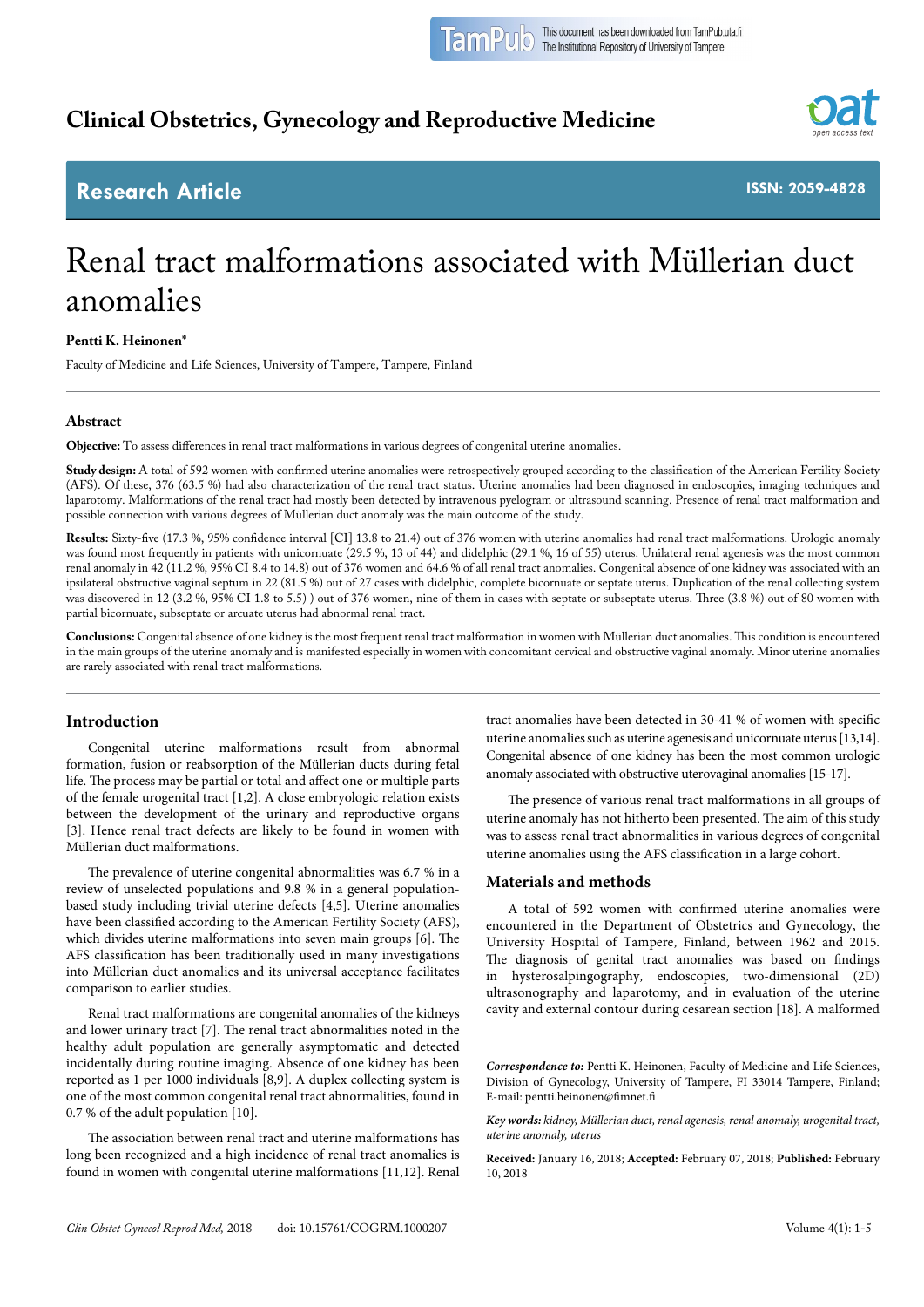uterus was found mostly in the course of evaluations for infertility, pelvic pain, recurrent miscarriage, or incidentally during normal pregnancy, cesarean section, laparoscopy, hysteroscopy or laparotomy.

The uterine anomalies found were retrospectively grouped according to the classification of the American Fertility Society, AFS, now the American Society for Reproductive Medicine [6] (Table 1, Figure 1). The diagnostic methods used and the criteria for uterine malformations for the AFS system have been reported elsewhere [18].

Retrospective analysis of hospital charts and imaging records revealed that in 376 (63.5 %) out of 592 patients with uterine anomalies renal tract status had been determined. Only subjects with reliable evaluation of the kidneys and lower urinary tract were accepted for the study. Renal tract status had been determined in 354 (94.1 %) cases using an intravenous pyelogram, 2D ultrasound scanning or both. Intravenous pyelography was the main method used to investigate urologic anomalies during the first phases of the present study (Figure 2). Ultrasonography has been the main means to study urological anomalies during the last three decades. Other diagnostic methods used were magnetic resonance imaging (MRI), computerized tomography imaging (CT), renography and angiography [19]. Imaging of the renal tract was not performed only during the diagnostic workup for genital tract anomaly but also for evaluation of recurrent urinary tract infection, high blood pressure, ureterolithiasis or abdominal pain.

The main groups of renal tract malformations comprised unilateral renal agenesis (URA), horseshoe kidney, pelvic kidney, duplicated collecting system draining into a single ureter, bifid ureter: two ureters which unite before emptying into the bladder, or double ureters: two ureters draining separately into the bladder or genital tract [7, 10]. Findings pertaining to the renal tract were grouped according to the patient's uterine anomaly in the AFS classification [6]. The urologic findings in the survey have been partially reported in the European classification of female genital tract congenital anomalies covering malformations of the uterine cervix and vagina [18].

Qualitative data were assessed by Fisher's exact test. The 95% confidence intervals (CI) were calculated for the estimated portions by confidence interval analysis. The institutional reviewing board in Tampere University Hospital approved the study protocols.



**Figure 1**. Main groups of uterine anomalies. A) unicornuate uterus with rudimentary horn, B) didelphic uterus, C) complete bicornuate uterus, D) partial bicornuate uterus, E) arcuate uterus, F) septate uterus, G) subseptate uterus. Uterine agenesis and diethylstilbestrol (DES)-related T-shaped uterus are not presented.



**Figure 2.** An intravenous pyelogram shows absence of the left kidney. The patient had a right-side unicornuate uterus without a rudimentary horn on the left side.

#### **Results**

In all, 376 (63.5 %) out of 592 women with uterine anomalies had data on renal tract investigations (Table 1). When uterine anomalies were graded according to the AFS classification, patients with Müllerian agenesis (Class I) and patients with a didelphic uterus (Class III) had a high rate of urological investigation, 94 % and 90.2 %, respectively. Partial septate (Class Vb) and arcuate uterus (Class VI) involved the lowest rates of renal tract investigations, 32.6 % (57 of 175) and 29.4 %, respectively (Table 1).

Anomalies of the kidneys and lower urinary tract were found in 65 (17.3 %, 95% CI 13.8 to 21.4)) out of the 376 women studied (Table 1). Urologic anomaly was encountered most frequently in patients with unicornuate (29.5 %) and didelphic uterus (29.1 %). Lower rates of abnormal renal tract (11.7-15.2 %) were noted in women with uterine agenesis, septate or bicornuate uterus (Figure 3). Common uterine anomalies as partial bicornuate (Class IVb), partial septate (Class Vb) and arcuate uterus (Class VI) were associated with a low rate (3.8 %, 3 of 80) of renal tract malformations (Table 1).

Unilateral renal agenesis was the most common finding, 42 (64.6 %) out of all 65 renal tract malformations, being detected in 11.2 % (95 % CI 8.4 to 14.8) out of 376 women with uterine anomalies. Left-side renal defect occurred in 24 cases and right-side in 18 (*P* = 0.048). Unilateral renal agenesis was found in all main groups of uterine anomalies except for arcuate uterus (Table 2). This condition was associated with an ipsilateral obstructive vaginal septum in 22 (81.5 %) out of 27 cases with didelphic, complete bicornuate or septate uterus (Table 3). Two women with complete bicornuate uterus and 3 with complete septate uterus had no ipsilateral vaginal obstruction associated with unilateral renal agenesis. Compensatory enlargement of the solitary kidney was reported in 19 (45.2 %) cases.

The second largest group of the congenital renal tract abnormalities was duplication of the collective system. This was found in 12 (3.2 %,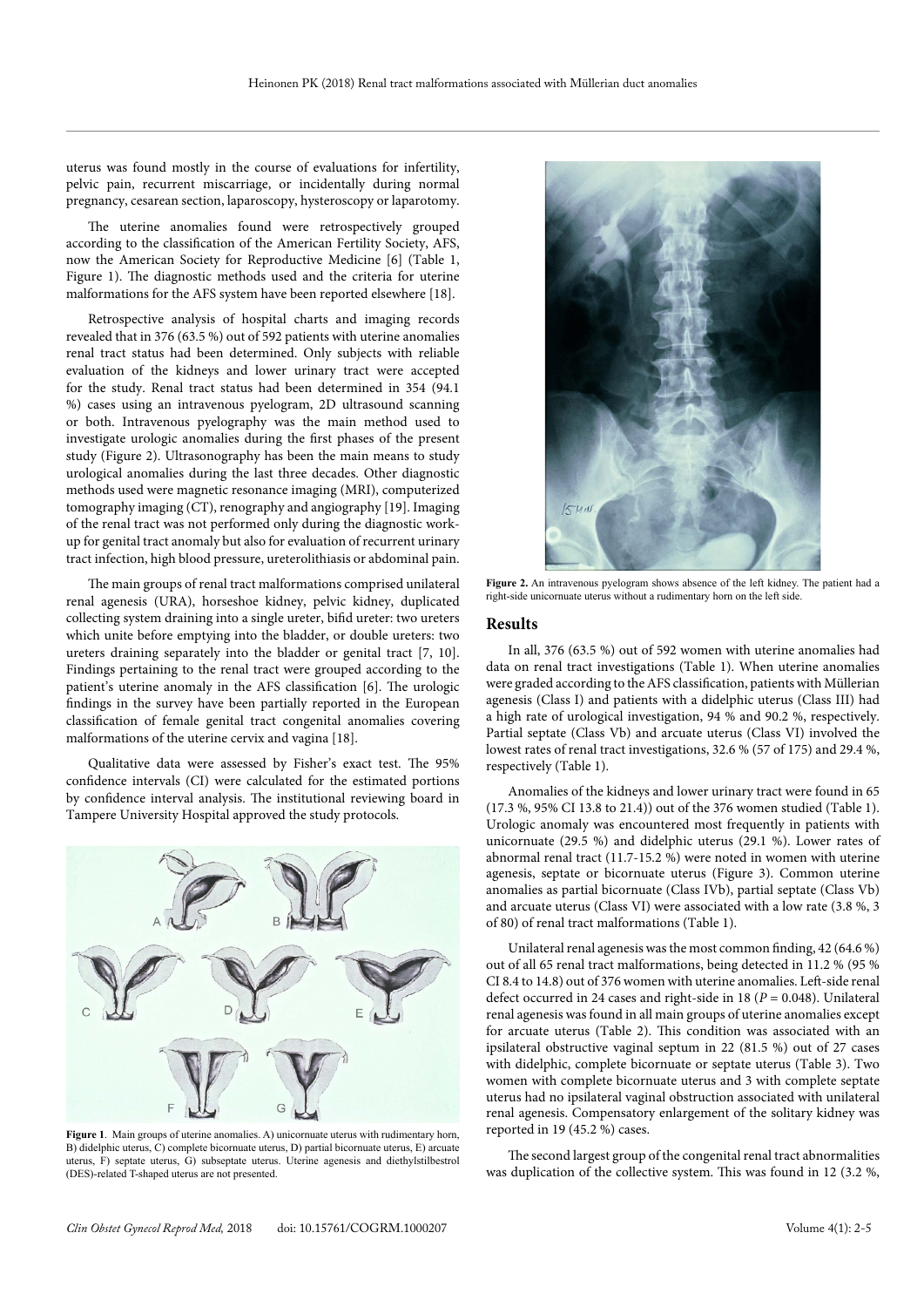| Class of uterine anomaly | No.of<br>patients | No. of patients<br>with renal tract status determined<br>$(\%)$ | Normal renal tract (%) | Abnormal renal tract (%) |
|--------------------------|-------------------|-----------------------------------------------------------------|------------------------|--------------------------|
| I Agenesis-hypoplasia    | 100               | 94 (94.0)                                                       | 83 (88.3)              | 11(11.7)                 |
| a. vaginal               |                   |                                                                 |                        |                          |
| b. cervical              |                   |                                                                 |                        |                          |
| c. tubal                 |                   |                                                                 |                        |                          |
| d. combined              | 99                | 93                                                              | 83                     | 10                       |
| II Unicornuate           | 56                | 44 (78.6)                                                       | 31(70.5)               | 13(29.5)                 |
| a. communicating         | $\theta$          |                                                                 |                        |                          |
| b. noncommunicating      | 21                | 17                                                              | 15                     |                          |
| c. no cavity             | 27                | 19                                                              | 12                     |                          |
| d. no horn               | 8                 | 8                                                               |                        |                          |
| <b>III</b> Didelphic     | 61                | 55 (90.2)                                                       | 39(70.9)               | 16(29.1)                 |
| <b>IV</b> Bicornuate     | 52                | 33(63.5)                                                        | 28(84.8)               | 5(15.2)                  |
| a. complete              | 20                | 15                                                              | 11                     |                          |
| b. partial               | 32                | 18                                                              | 17                     |                          |
| V Septate                | 306               | 145 (47.4)                                                      | 125(86.2)              | 20(13.8)                 |
| a. complete              | 131               | 88                                                              | 70                     | 18                       |
| b. partial               | 175               | 57                                                              | 55                     | ◠                        |
| VI Arcuate               | 17                | 5(29.4)                                                         | 5                      |                          |
| VII DES-related          | $\mathbf{0}$      |                                                                 |                        |                          |
| Total                    | 592               | 376 (63.5)                                                      | 311(82.7)              | 65(17.3)                 |

**Table 1.** Renal tract findings in 376 women with uterine anomalies.

**Table 2.** Renal tract malformations in 65 women with uterine anomalies.

| Class of uterine anomaly No. of patients |                | URA <sup>a</sup> | Horseshoe kidney | Pelvic kidney | Duplex system | Other <sup>b</sup> |
|------------------------------------------|----------------|------------------|------------------|---------------|---------------|--------------------|
| I Agenesis                               | 11             |                  |                  |               |               |                    |
| b. cervical<br>d. combined               | 10             |                  |                  |               |               |                    |
|                                          |                |                  |                  |               |               |                    |
| II Unicornuate                           | 13             |                  |                  |               |               |                    |
| b. noncommunicating                      | $\overline{2}$ |                  |                  |               |               |                    |
| c. no cavity<br>d. no horn               |                |                  |                  |               |               |                    |
| <b>III</b> Didelphic                     | 16             | 13               |                  |               |               |                    |
| <b>IV</b> Bicornuate                     |                |                  |                  |               |               |                    |
| a. complete<br>b. partial                |                |                  |                  |               |               |                    |
| V Septate                                | 20             | 10               |                  |               | $\Omega$      |                    |
| a. complete<br>b. partial                | 18             | 10               |                  |               |               |                    |
| Total (%)                                | 65             | 42(64.6)         | 3(4.6)           | 4(6.2)        | 12(18.5)      | 4(6.2)             |

ª URA, unilateral renal agenesis.

**b** Other: malrotation (class II), fetal lobulation, malrotation, vascular anomaly (class III).

|  |  |  |  | Table 3. Unilateral renal agenesis (URA) in women with uterine anomalies. |
|--|--|--|--|---------------------------------------------------------------------------|
|--|--|--|--|---------------------------------------------------------------------------|

| Uterine anomaly       | No. of<br>patients | URA $(%)$ | Left/right | Obstructed<br>hemivagina |
|-----------------------|--------------------|-----------|------------|--------------------------|
| Id Agenesis           | 93                 | 7(7.5)    | 6/1        | -                        |
| <b>II</b> Unicornuate | 44                 | 8(18.2)   | 6/2        | -                        |
| <b>III</b> Didelphic  | 55                 | 13(23.6)  | 7/6        | 13                       |
| <b>IVa Bicornuate</b> | 15                 | 4(26.7)   | 3/1        | 2                        |
| Va Septate            | 88                 | 10(11.4)  | 2/8        | 7                        |
| Total                 | 295                | 42(14.2)  | 24/18      | 22                       |

95% CI 1.8 to 5.5) out of 376 women with uterine anomalies and in 18.5 % of the 65 cases with abnormal renal tract (Table 2). Nine out of 12 cases occurred in patients with a septate or subseptate uterus. Five out of 12 patients had a unilateral double pelvic system and seven also had a double ureter, one of them unilaterally two ureters emptying into the bladder. One patient with a subseptate uterus had an ectopic ureter opening into the vagina, demanding surgical treatment. Otherwise no surgical treatment for urinary tract was necessary and no severe renal diseases were found during the study period.

Eleven (16.9 %) out of 65 women with renal tract malformations had neither renal agenesis nor duplex collecting system. Sporadic urologic anomalies were horseshoe kidney (3 cases) and pelvic kidney (4 cases). Other renal tract abnormalities were renal rotation in two cases, fetal lobulation and vascular anomaly, both in one case (Table 2).

#### **Discussion**

Renal tract anomalies were found in 17.3 % of 376 women with uterine anomalies. There are no previous studies comparing urologic anomalies in the main groups of the AFS classification. Oppelt and associates reported urologic anomalies in 42 (20.8 %) out of 202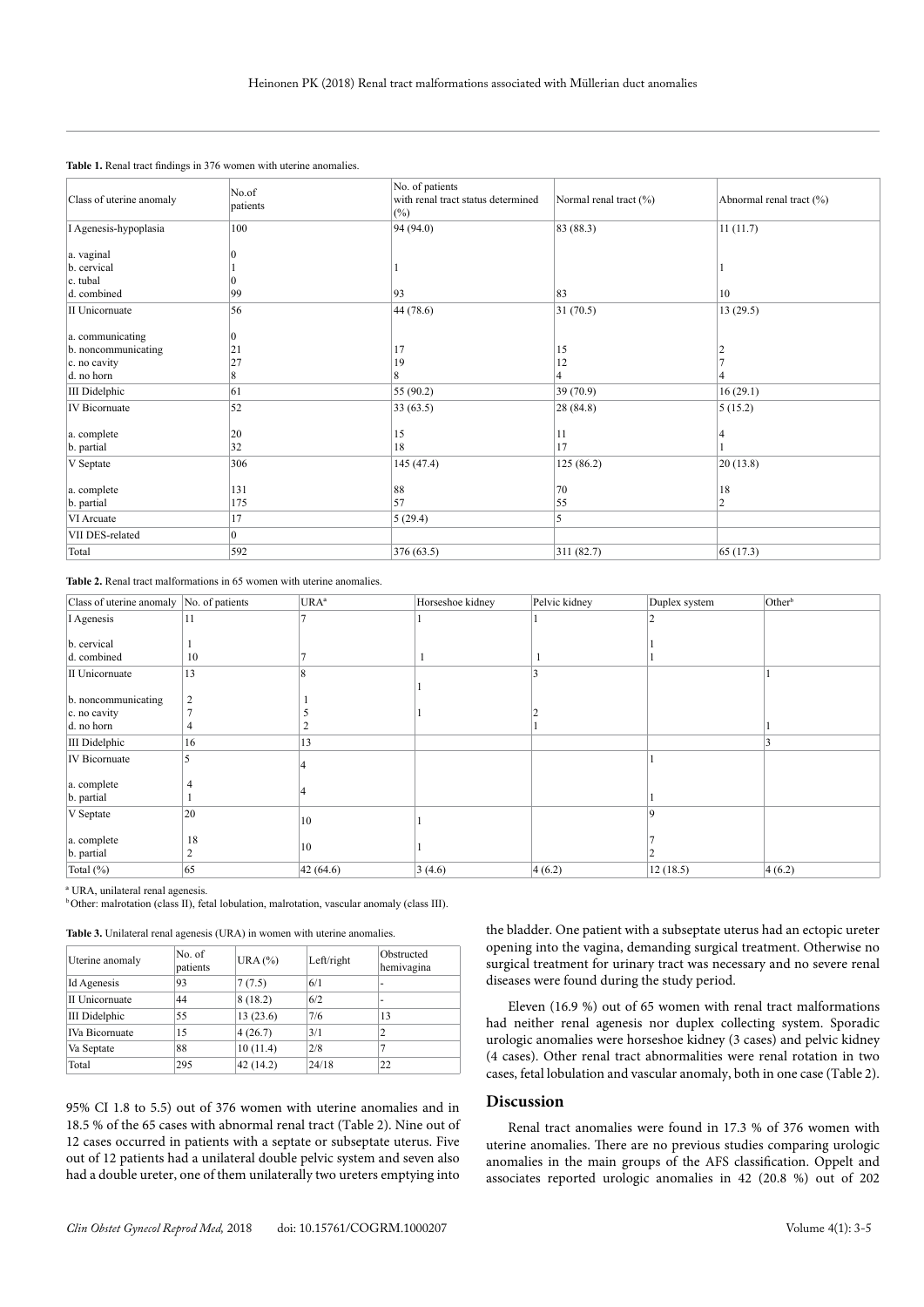

**Figure 3.** Laparoscopic view of the patient with congenital absence of the uterus and vagina shows bilateral uterine bulbs, Fallopian tubes and normal ovaries. Ultrasound revealed two normal kidneys.

patients with uterine anomalies when applying their own classification of the genital tract [20]. When vaginal abnormality alone was taken into consideration in their study, an associated developmental disturbance in the renal tract was detected in 30 % of 107 cases [20].

Unilateral renal agenesis was the most common (11.2 %) anomaly of the renal tract among all patients with a uterine anomaly as observed in previous studies [13,14,20]. The condition was mostly associated with concomitant vaginal and cervical anomalies, being found in patients with a didelphic uterus, complete bicornuate or septate uterus with obstructed hemivagina and with double or septate cervix and in those with Müllerian agenesis. Absence of one kidney was manifested in women with a unicornuate uterus without clinical signs of vaginal or cervical anomaly. Ipsilateral cervicovaginal atresia with renal agenesis in this group of the Müllerian duct anomalies has been suggested [21]. Its presence cannot be detected in clinical examination. Renal agenesis is found in women without uterovaginal anomalies [18], possibly indicating that there are different mechanisms to induce unilateral renal agenesis, although URA and concomitant vaginal and cervical anomalies are the most common manifestations.

The present study shows that common minor Müllerian duct anomalies such as partial bicornuate, subseptate and arcuate uterus are rarely associated renal tract anomalies. Concomitant cervical and vaginal anomalies are not involved in these uterine anomalies [18].

Malformations of the renal system has been the most frequent associated malformation with Müllerian duct agenesis [14,20]. German colleagues reported urologic malformations in 82 (29 %) out of 284 women with Müllerian duct agenesis [14]. Unilateral renal agenesis was the most common malformation (18.8 %) and a solitary kidney was associated with a duplex collecting system in 25.6 % of the patients [14]. The present study showed lower frequency (11.7 %) of renal tract malformations in this group (Class I). In one study 4 (10.8%) out of 37 patients with uterovaginal agenesis had absence of one kidney [22].

Urologic anomalies were found in 33 (36.3 %) out of 91 patients with a unicornuate uterus (Class II) when three studies were pooled [13,23,24]. Unilateral renal agenesis was the most frequent renal tract anomaly (17.6 %, 16/91) in all three. The corresponding figures in the present study were 29.5 % and 18.2 %, respectively. No differences were observed in the frequency of renal tract anomalies among the various subclasses of unicornuate uterus [13]. Absence of one kidney was always ipsilateral to the side of the uterine anlage.

Unilateral renal agenesis was commonly associated with a didelphic uterus (Class III) occurring in 23.6 % among 55 cases. Moutos and associates reported the presence of unilateral renal agenesis in 10 (47.6 %) out of 21 patients with a didelphic uterus [24]. The absent kidney was always ipsilateral to an obstructed hemivagina. This combination is known as the Herlyn-Werner-Wunderlich syndrome and is manifested in adolescence [17]. An obstructed hemivagina and ipsilateral renal agenesis are also found in patients with a complete bicornuate (Class IVa) and a septate uterus (Class Va) [12,15,25,26].

The left side is more commonly involved than the right in cases with renal agenesis [9]. In contrast, Vercellini and colleagues reported right-sided dominant (65 %) asymmetry in the lateral distribution of obstructed hemivagina and renal agenesis in a review of 179 women with a didelphic uterus [27]. Right- and left-side renal agenesis were equally involved in a study of 42 cases with didelphic or septate uterus and blind hemivagina [26]. The present cohort includes patients with Müllerian agenesis and unicornuate in addition to didelphic, bicornuate and septate uterus. This may be the explanation for the discrepancy in the lateral distribution of renal agenesis here compared to studies with didelphic uterus and obstructed hemivagina.

Renal agenesis commonly affects only one renal tract. A congenital solitary kidney opposite to an absent kidney is usually substantially enlarged, as in 45.2 % in the present material [7]. A congenital solitary kidney constitutes compensatory hypertrophy without renal dysfunction. Women with one kidney and a malformed uterus have more than twice the risk of the development of gestational hypertension and late-onset preeclampsia compared with those with a similar uterine anomaly but two normal kidneys [28].

Absence of one kidney and prenatal compensatory enlargement of a congenital solitary kidney are diagnosed with increasing frequency in utero with the advent of routine prenatal ultrasound screening [29,30]. The presence of a Müllerian duct anomaly should be borne in mind in these patients if they are symptomatic in adolescence, although unilateral renal agenesis is found in patients without genital tract anomalies [18].

Oppelt and associates found a double kidney or a double collecting system in 6 (3.0 %) out of 202 women with uterine malformations and in 12 (4.2 %) out of 284 patients with Müllerian agenesis [14,20]. Duplex collecting systems are seen in 0.7 % of the healthy adult population and 2-4 % of patients investigated for urinary tract symptoms [10]. In the present study duplication of the collecting system was found in 3.2 % of patients with uterine anomalies, and mostly among those with a complete or partial septate uterus. In one study, a double renal pelvis was found in 2 (5.4 %) out of 37 patients with a unicornuate uterus and none among 54 cases in two studies pooled [13, 23, 24]. Moutos and associates found a double collecting system in one (4.0 %) case among 25 patients with a didelphic uterus [24]. Two-dimensional ultrasonography may be suboptimal in the detection of trivial congenital renal tract malformations as a duplicated system and will be indefinite in distinguishing between partial and complete duplication.

The present study has some limitations. This is a retrospective study with a long enrolment period. The presence of renal tract malformations was not studied systematically and in some subgroups of uterine anomalies the number of patients undergoing urologic evaluation was low.